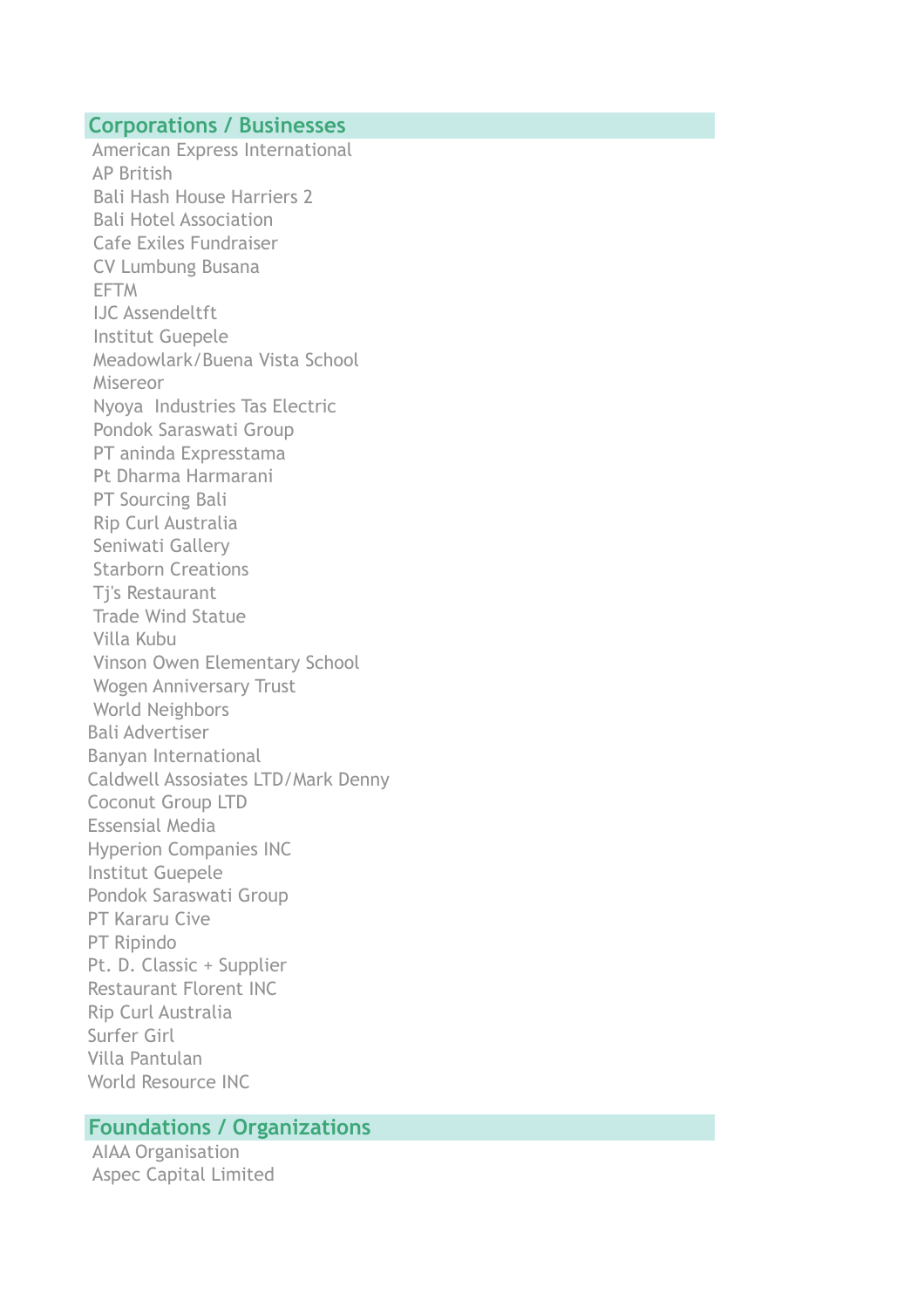Australia-New Zealand Assn-Jakarta Bali Aid Sumatra British community Commite Caritas Aotearoa New Zealand Catholic Relief Service Catholic Relief Service Charities Aid Foundation Continental Micronesia Employees Cuso Asia / Pasific Regional FAO Indonesian Community of Chicago Oxfam Rotary Club Bali Seminyak Rotary Club Ubud Tides Foundation UBS (Charities Aid Foundation) UNESCO Jakarta World Neighbors Yayasan Bumi Sehat Yayasan Ibu Peduli Yayasan Kemanusiaan Ibu Pertiwi

#### **Private Donors above \$5000**

 Kahn Scheepvaart BV Greg Hinchliffe- Quiksilver

## **Private Donors \$999 - \$5000**

 Anya Bates Chris Perks David Mendoza Devotion Yoga Dieppe Capiale Du cerf-Volant Edinburgh Ceilidhs Eileen O'Shea Jenny Stewart John Taylor & Zenik Sukenny Katharine Kagel Michele Butz Miohi Mathias Peter Forstmoser ST Indonesia Fam Care Foundation Sussana Perini Alex and Anna Barkhammar Lotta Brademan, Bourke, Champagne families Cayman Love Children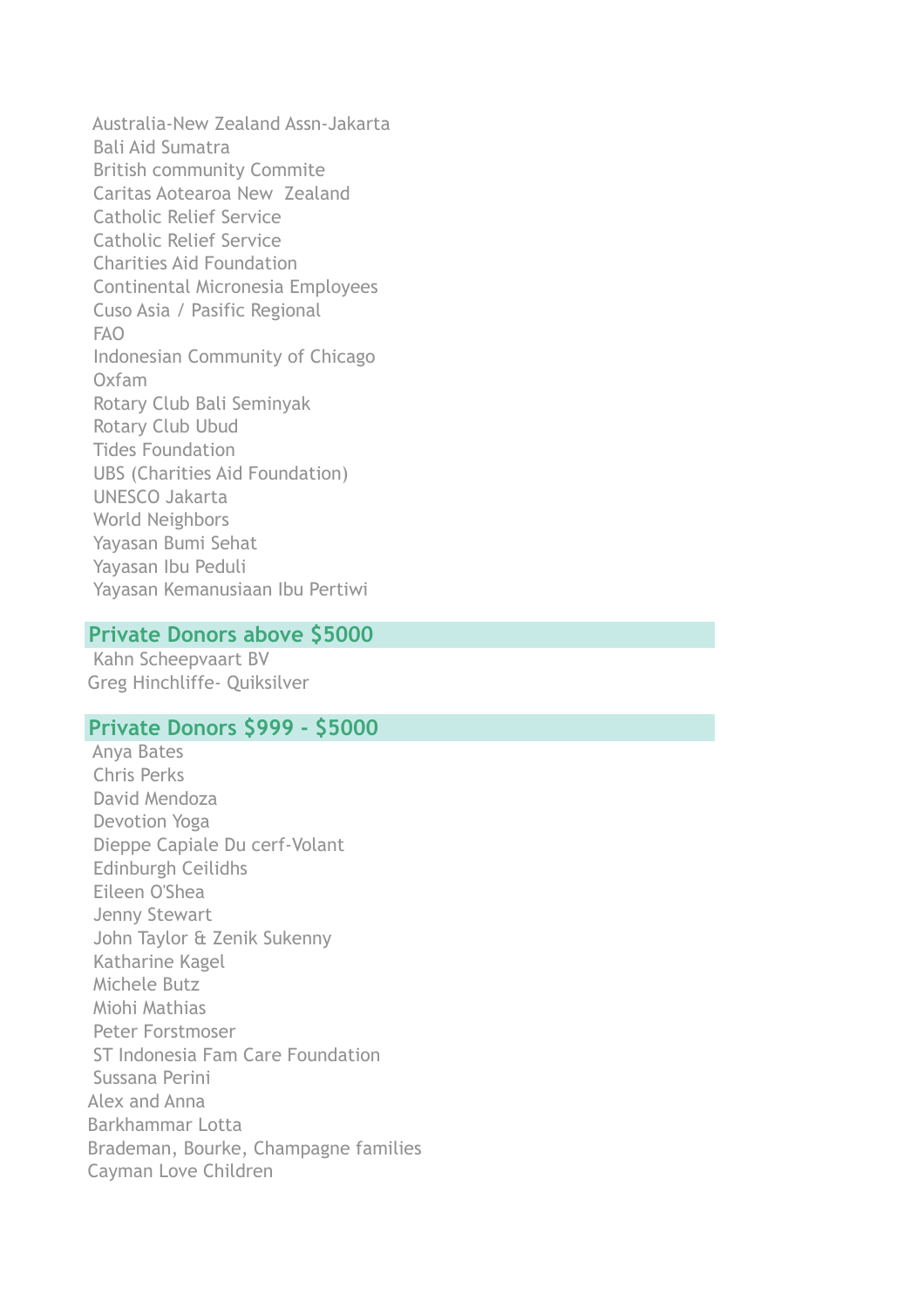Eric Janice Giradi Linda Garland EBF Michael R Bell Popies Bali Richard Gilder Rosenberg Colorni Maurizio Susan Anne Rubin Vanilatex/Tim Watt

# **Private Donors \$100 - \$999**

 Ade Wuwuruntu Alessandra Rapaccioli Anais Koopmans Angela Tagliafgrri Anshu Rumada Lla jacob AP Peach AsianMix. Jp Ben Khan Cynthia Hardy Darsih Sawnick David Mendoza Diane Bukler Dr Sudest Stephane E B William Geoff & Joan Anderson Ilin Lloyd Isaac Allen Ivy Stearman Jack P Attlas, Esq Janice Girardi Jenny O'Donnell Jodi Sinden Katharine Kagel Latitude Magazine Laura Cohn Lloyd Fiona Jane Mare Murphy Maria Van Heist Moby Dick Restaurant Mr Andrew Noriko Ishada Paola Ghioni & Eric Bak Petra Krink Phillipe Gabriel Grasset Rachel William & Ferry supriadi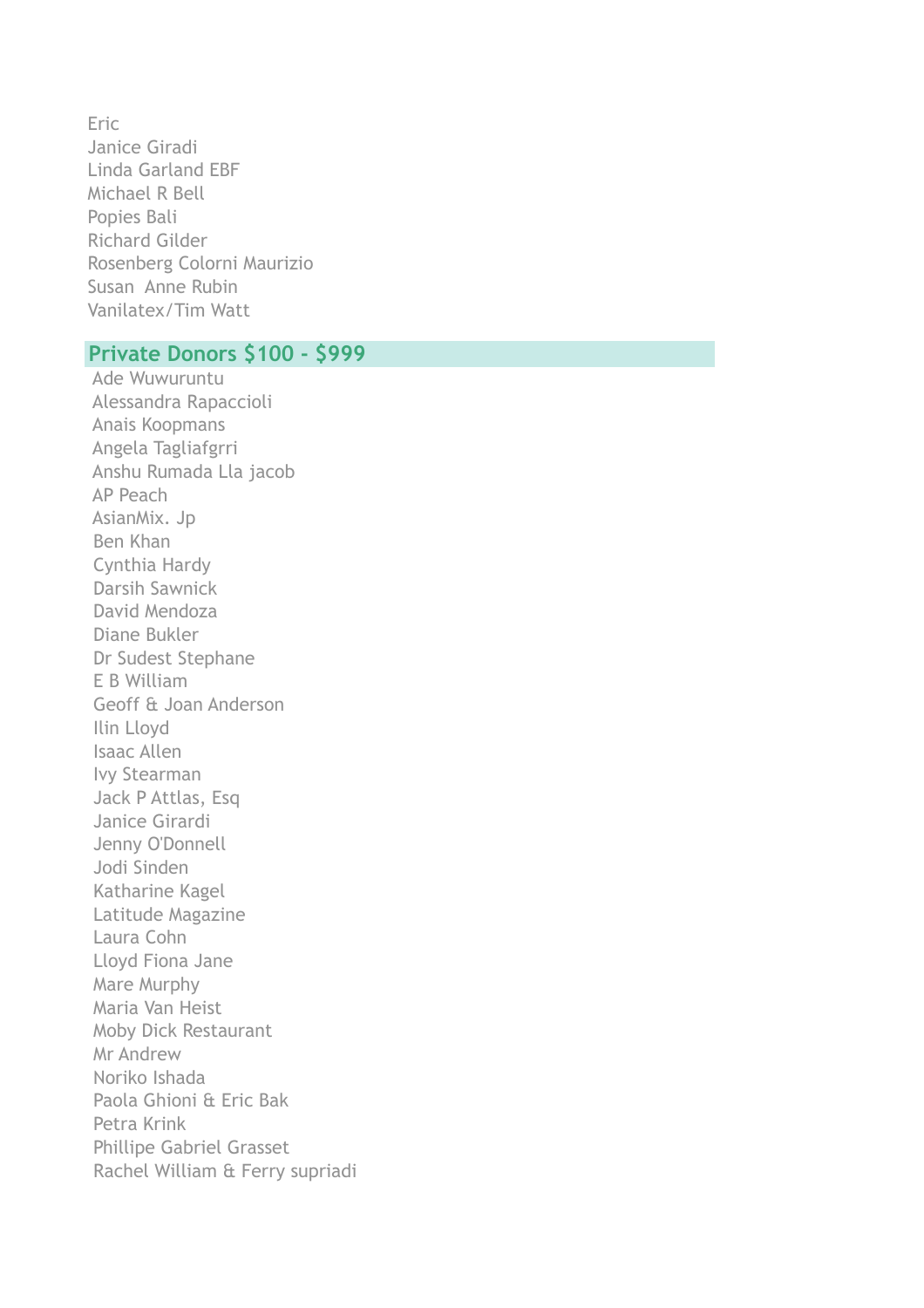Rasili O'Connor Renaud Van-Deun Robin Wheeler Sara Ishikawa Sharon Champagne Some from Berlin Steven Bruce Cran Wiliam Stegal Galleries Yohko Hamada & Indra Dhanush Bigio Philip Saul & Jennifer Denise Brendan Douglas Farrell Brian Dent Claire Smith Clive Riddington Cynthia L Graham David Mendoza Elizabeth M Meyerson Farida Ferguson,Ximena,Roy Gilly Llewellyn Graeme Marca Ho Wai Chi Isabela Ginaneschi Janet De Neefe JW Frizzel ESQ Marshall George Mevrow SC Karlstedt MJ Currey Moment 23 Smyycken HB NL Raboo Peter Ellermann & Nancy L Duggan JT Peter Wrycza Petra Krink Renaud Van-Deun Rich and Intan Myer Tony Pollard Wayanna K Schroeder Wong Lai Moy

#### **Private Donors \$1 - \$99**

 Alison Bain Amy Homan Anne Zummach Anthony Penny Australia Indonesia Arts Alliance Beverly Holly Stuart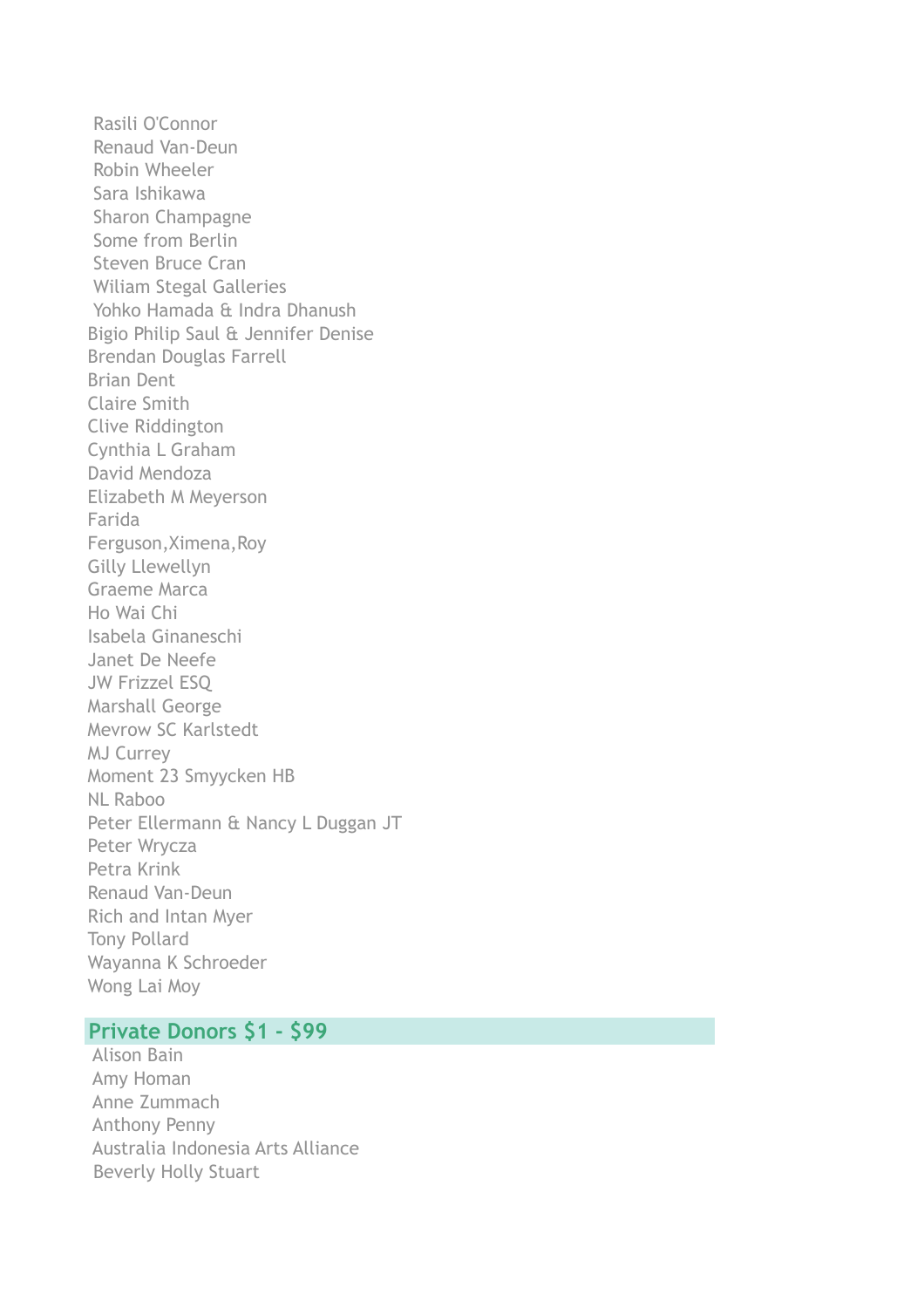Common Threads Patrons Consierge Service Damaian Campbell Daniel N Cohn Danielle Storey Debbie Gamble Debbie Winski Dennis & Nansy Colbert Douglas Tact Frank Wilson Gravago Helga Fiedler Hilary Wood I Made Chakra Ilse Mayer Janet Hayson Jennifer Kerekes Jeremy Eva Jon Graham Ketut Suarsa Kristine White Laura Henry Laurie moore Leung Wai Ling Luisa Ghisoni Maloa Katsuko Margie Templeton Maria Chaffin Martine Bourgeois Micth Schuwartz Naoko Pam Alleni Pamela Parsons Richard Lahaie Ronda Shieh Chau Long Sue Winski Susan Barclay Edwards Susan Shaw Three Monkey Restaurant Wang Yi Pyang Women at Uni of Tas Adam Modenhader Aimee Silvermen Alice Candice Barbarot